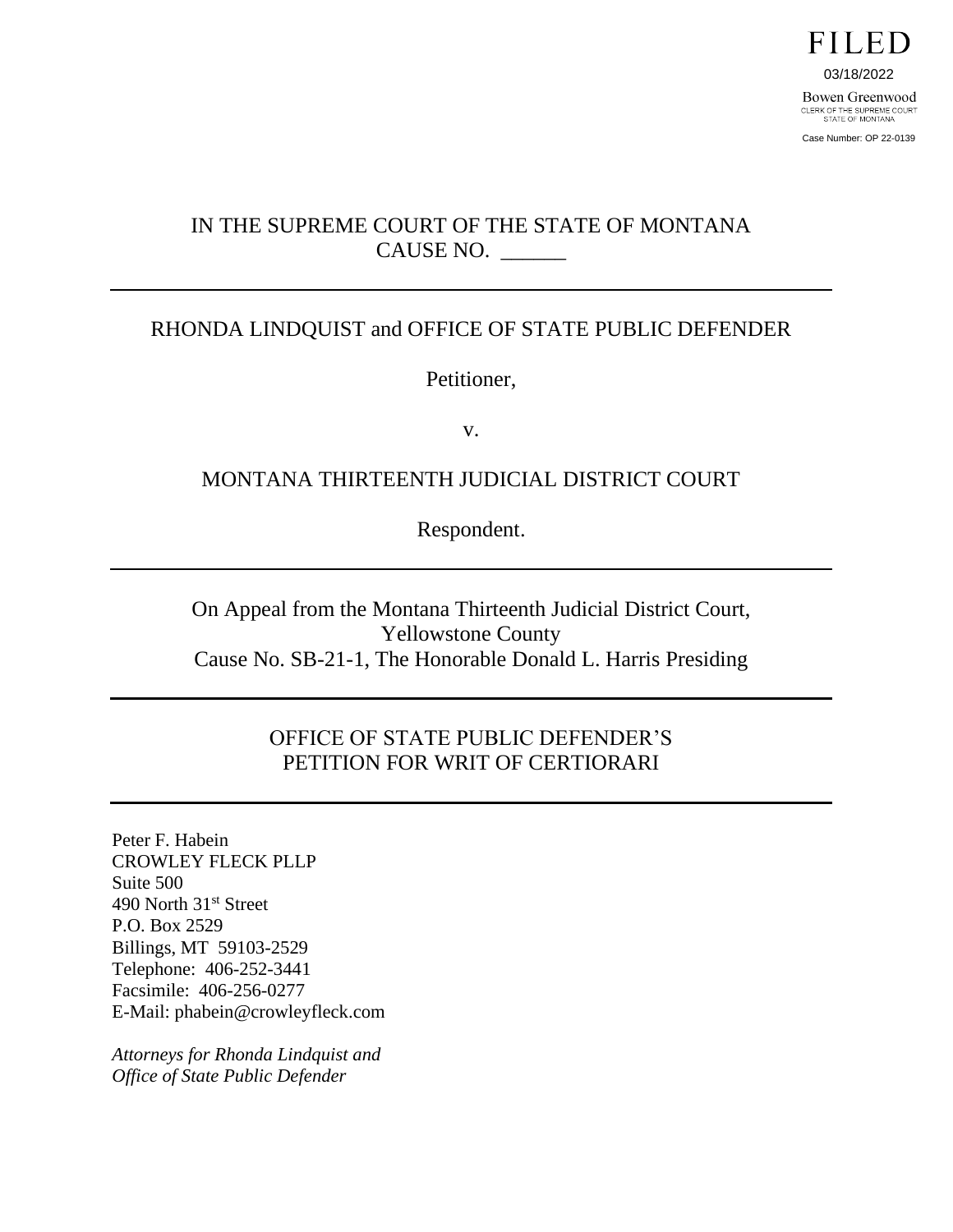# **Table of Contents**

| 1.                                                                                                                                          |
|---------------------------------------------------------------------------------------------------------------------------------------------|
|                                                                                                                                             |
| B. There is no enforceable distinction between "on-duty" and "assigned"                                                                     |
| The District Court exceeded its authority when it held OPD in contempt<br>2.<br>for "disobeying" an order with which OPD could not comply12 |
| 3.                                                                                                                                          |
|                                                                                                                                             |
|                                                                                                                                             |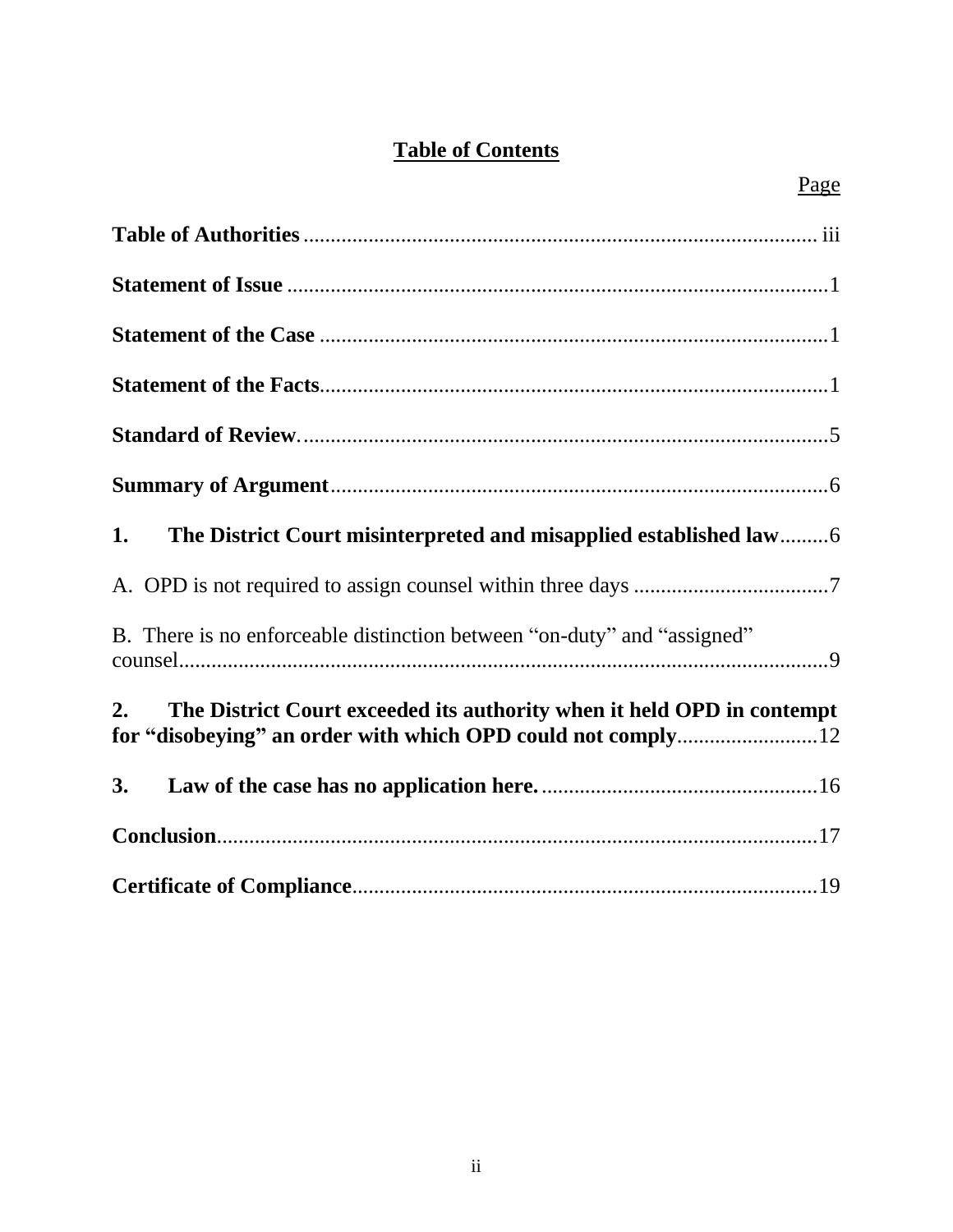# **Table of Authorities**

| Cases                                                   | Page(s) |
|---------------------------------------------------------|---------|
| Bugli v. Ravalli Cty.                                   |         |
| Cross Guns v. Mont. 8th Jud. Dist. Ct.                  |         |
| Fouts v. Mont. 8th Jud. Dist. Ct.                       |         |
| Greenfield v. Gunn                                      |         |
| Jones v. Mont. 19th Jud. Dist. Ct.                      |         |
| Kismet Acquisition, LLC v. Diaz-Barba (In re Icenhower) |         |
| McClean v. Dist. Ct.                                    |         |
| Nixon v. Nixon                                          |         |
| Rios v. Justice Ct.                                     |         |
| State ex rel. Middleton v. Dist. Ct.                    |         |
| State v. Spady                                          |         |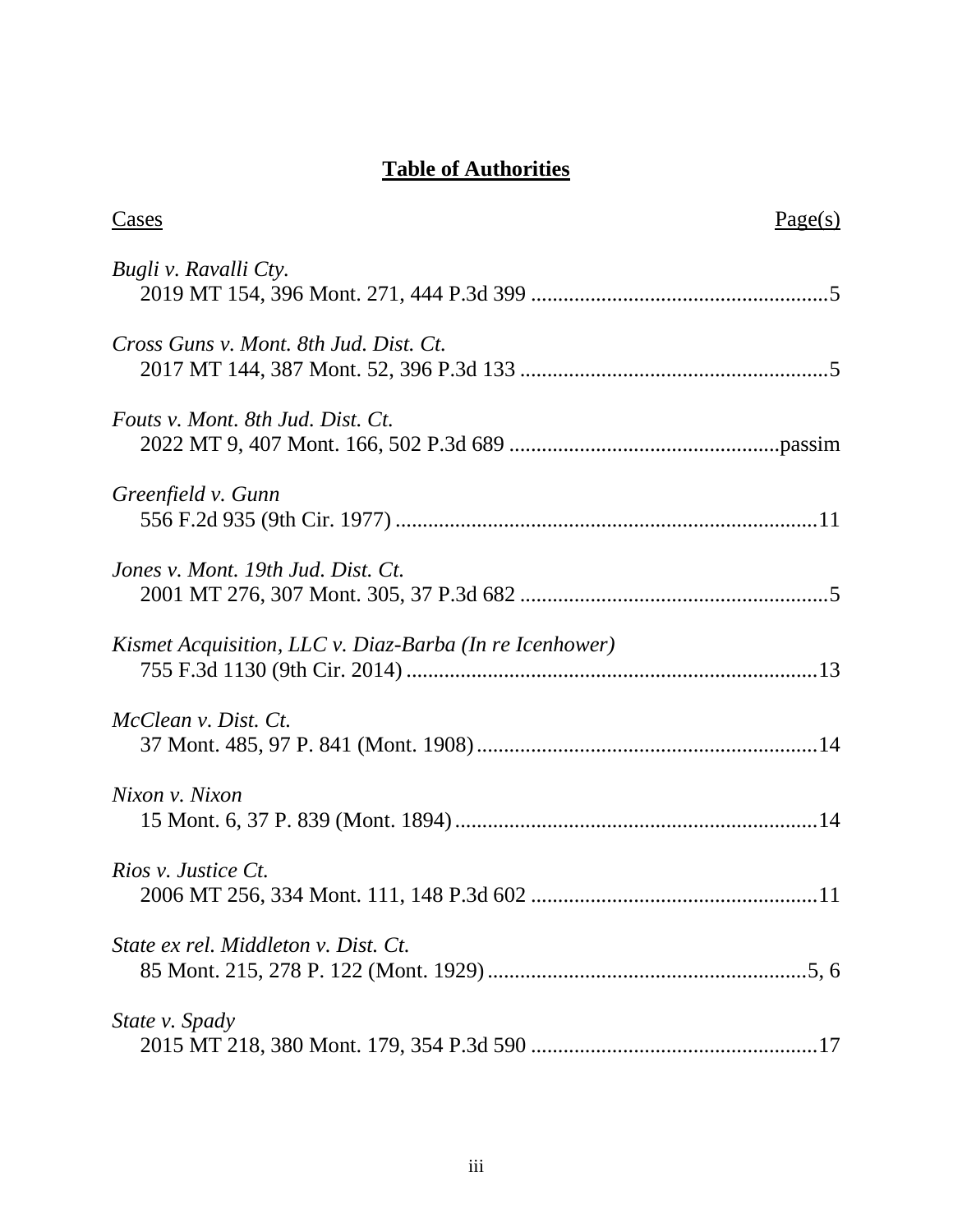| State v. Zlahn                |
|-------------------------------|
| U.S. ex rel. Reid v. Richmond |
| White <i>v.</i> Corbett       |
| <u>Statutes</u>               |
|                               |
|                               |
|                               |
|                               |
|                               |
|                               |
|                               |
|                               |
|                               |
|                               |
|                               |
|                               |
|                               |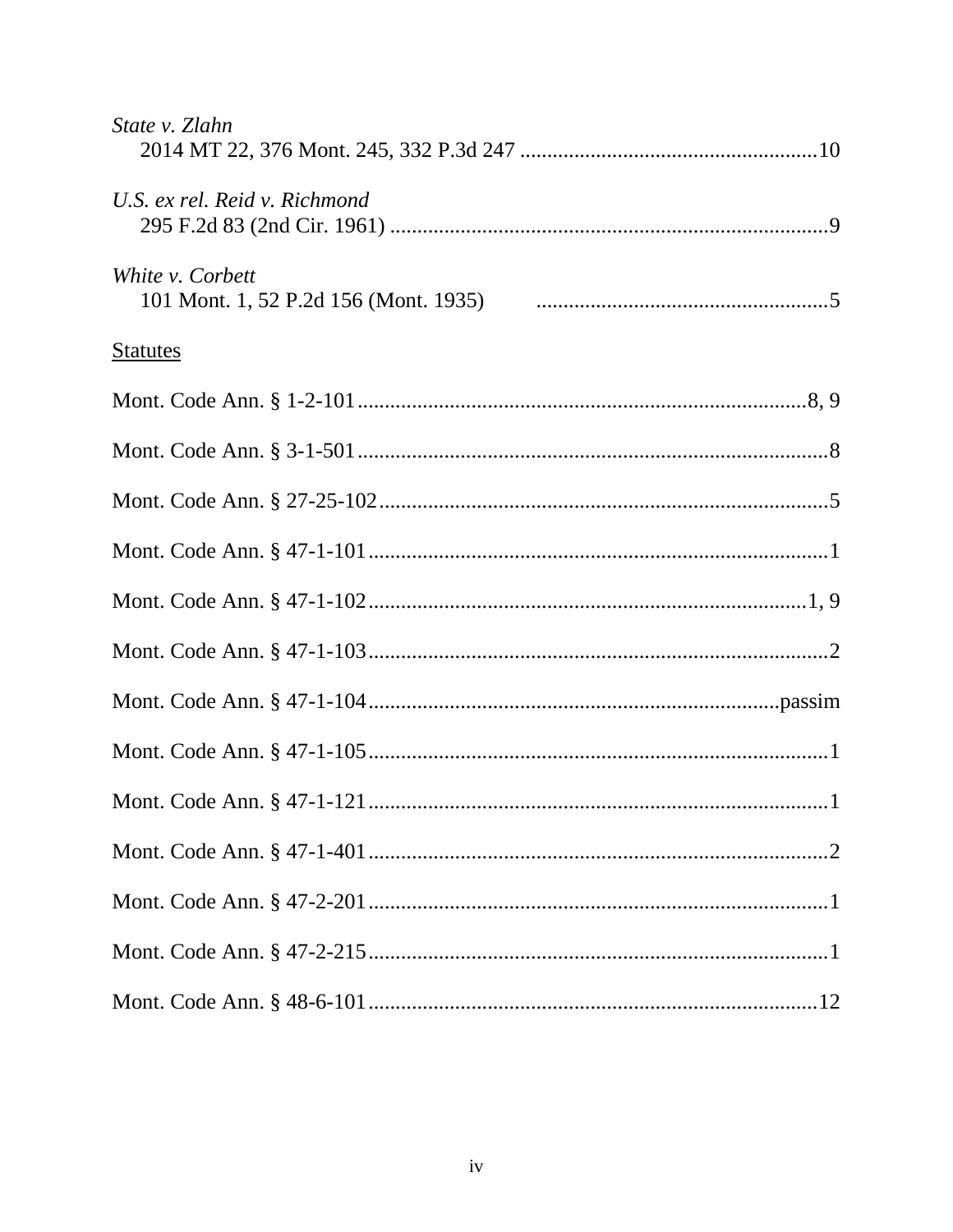#### **STATEMENT OF ISSUE**

1. Did the District Court exceed its jurisdiction in interpreting § 47-1-104(3), MCA, as requiring the Montana Office of State Public Defender to assign permanent counsel within three working days of OPD's appointment?

2. Did the District Court abuse its discretion by issuing serial contempt orders with which OPD, for reasons beyond its control, cannot comply?

### **STATEMENT OF THE CASE**

OPD requests review of the Montana Thirteenth Judicial District Court, Department No. 2's February 2, 2022, order holding OPD in contempt.

### **STATEMENT OF FACTS**

OPD is governed by the Montana Public Defender Act ("Act"), § 47-1-101, MCA, *et seq.* OPD's purpose is "to provide effective assistance of counsel to indigent criminal defendants and other persons in civil cases who are entitled by law to assistance of counsel at public expense." § 47-1-102(1), MCA. OPD's director is Rhonda Lindquist. Each regional office is managed by a managing attorney. §§ 47-1-105, -2-215, MCA.

OPD employs deputy and assistant public defenders to whom it assigns individual defendants. § 47-1-201(3), MCA. OPD also hires outside contract attorneys in case of conflict or excessive caseload among OPD staff attorneys. § 47-1-121, MCA. A lack of institutional funding impairs OPD's ability to retain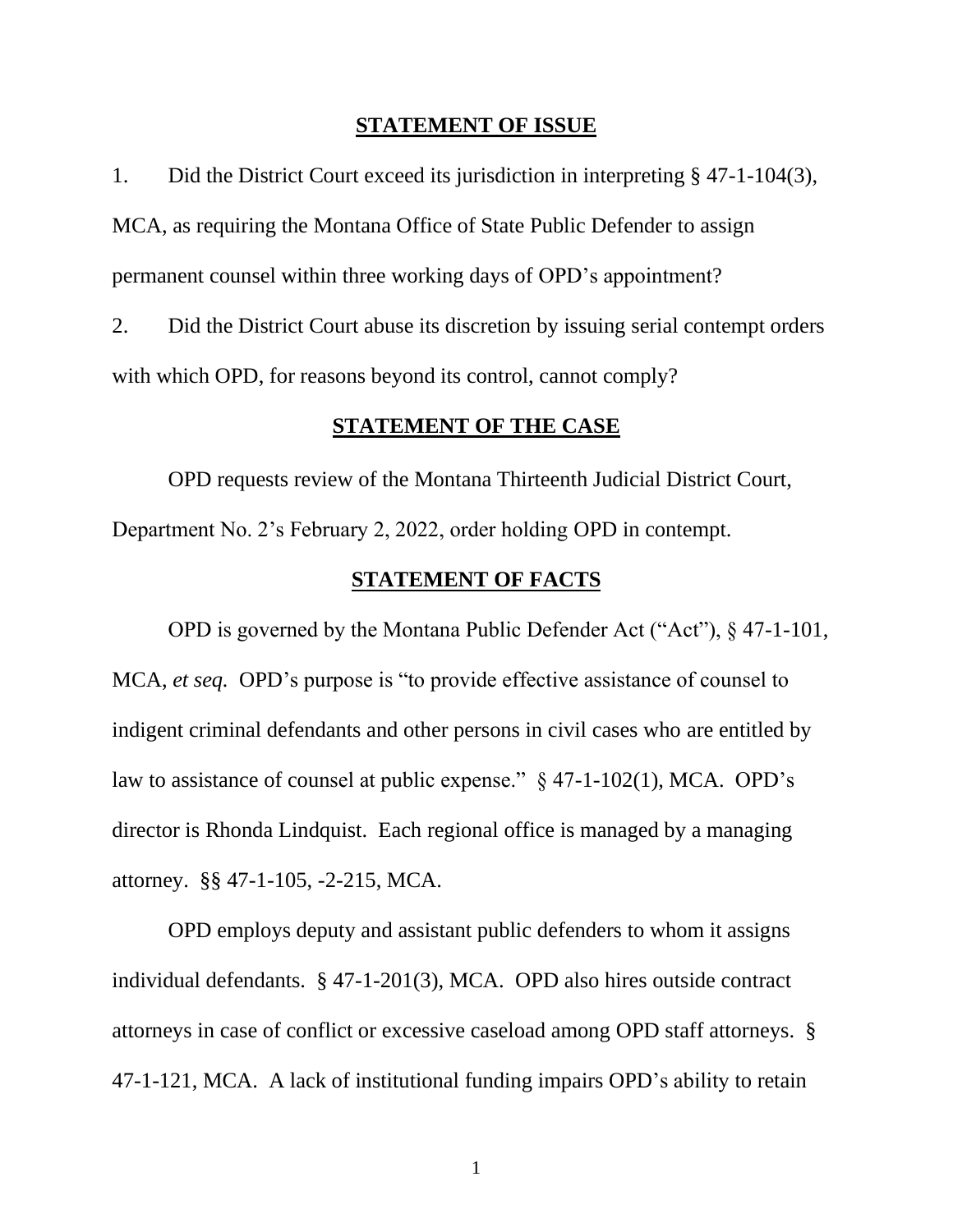attorneys. OPDApp058-059. This insufficient funding is outside OPD's control, and the governmental bodies that control OPD's budget are aware of its plight. OPDApp059-060. Staff attorneys across Montana are offered a starting salary that is "far behind" OPD's competitors. OPDApp060-061. Additionally, OPD suffers from a particular shortage of applicants in some of its regional offices, such that, for example, it must hire Missoula-based attorneys to handle cases in Billings. OPDApp061-062. OPD's attorneys are overburdened, and recent increases in crime in Billings have coincided with high turnover rates at OPD, further burdening the Billings regional office. OPDApp063.

OPD is appointed by courts to represent defendants. §§ 47-1-103(1), - 104(4), MCA. OPD utilizes case management software to assign cases to attorneys to represent defendants through the remainder of their cases. OPDApp075. Managing attorneys conduct daily reviews of newly appointed cases. *Id*. Assignments to staff attorneys generally occur before a notice of assignment is filed with the court. *Id*. Once the maximum number of cases has been assigned to staff attorneys, any new cases are referred to OPD's Conflict Division.<sup>[1](#page-5-0)</sup> OPDApp076. Once the Conflict Division is at maximum capacity, outside contract attorneys are contacted. *Id*.

<span id="page-5-0"></span><sup>&</sup>lt;sup>1</sup> The Conflict Division is a division of OPD for "circumstances in which, because of conflict of interest, the public defender division or the appellate defender division is unable to provide representation to a defendant." § 47-1-401, MCA.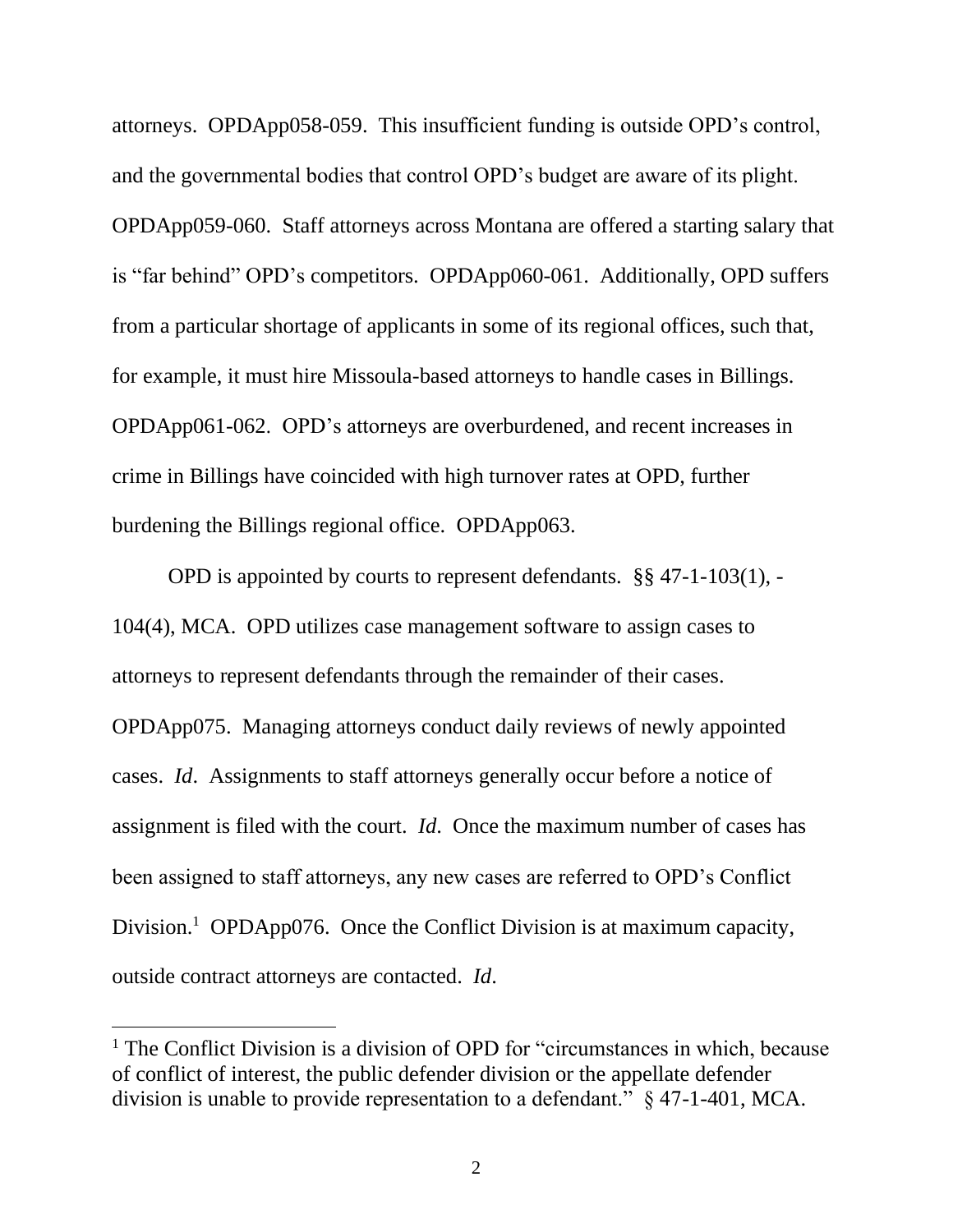Depending on the availability of Conflict Division and contract attorneys (each of whom need to perform their own conflict checks), the assignment process can take up to several weeks. Until a permanent attorney is assigned, OPD represents the defendant at all times through one or more capable staff attorneys. OPDApp077. While this permanent assignment process may sometimes take longer than OPD would prefer, OPD still ensures that defendants are represented by OPD attorneys at every point in the criminal process. *Id*.

In a separate special book proceeding on September 13, 2021, the Montana Thirteenth Judicial District Court, Department No. 2 ("District Court") held a show-cause hearing to determine whether OPD and Lindquist should be held in contempt for allegedly not "immediately" (within "3 working days") assigning attorneys to defendants in seventy-two cases. OPD explained (a) that there is no requirement that it assign permanent counsel within three working days of any court appointment and (b) even if OPD were so required, for reasons of finances, staffing, hiring, and overwhelming workload, it would be impossible for OPD to guarantee that permanent assignment of attorneys would occur within three days in every case. OPDApp031, 048.

The District Court agreed that OPD faces intractable financial, staffing, and workload challenges, going so far as to concede that it had "no clue" how to access any additional funds. OPDApp071. The District Court found OPD in contempt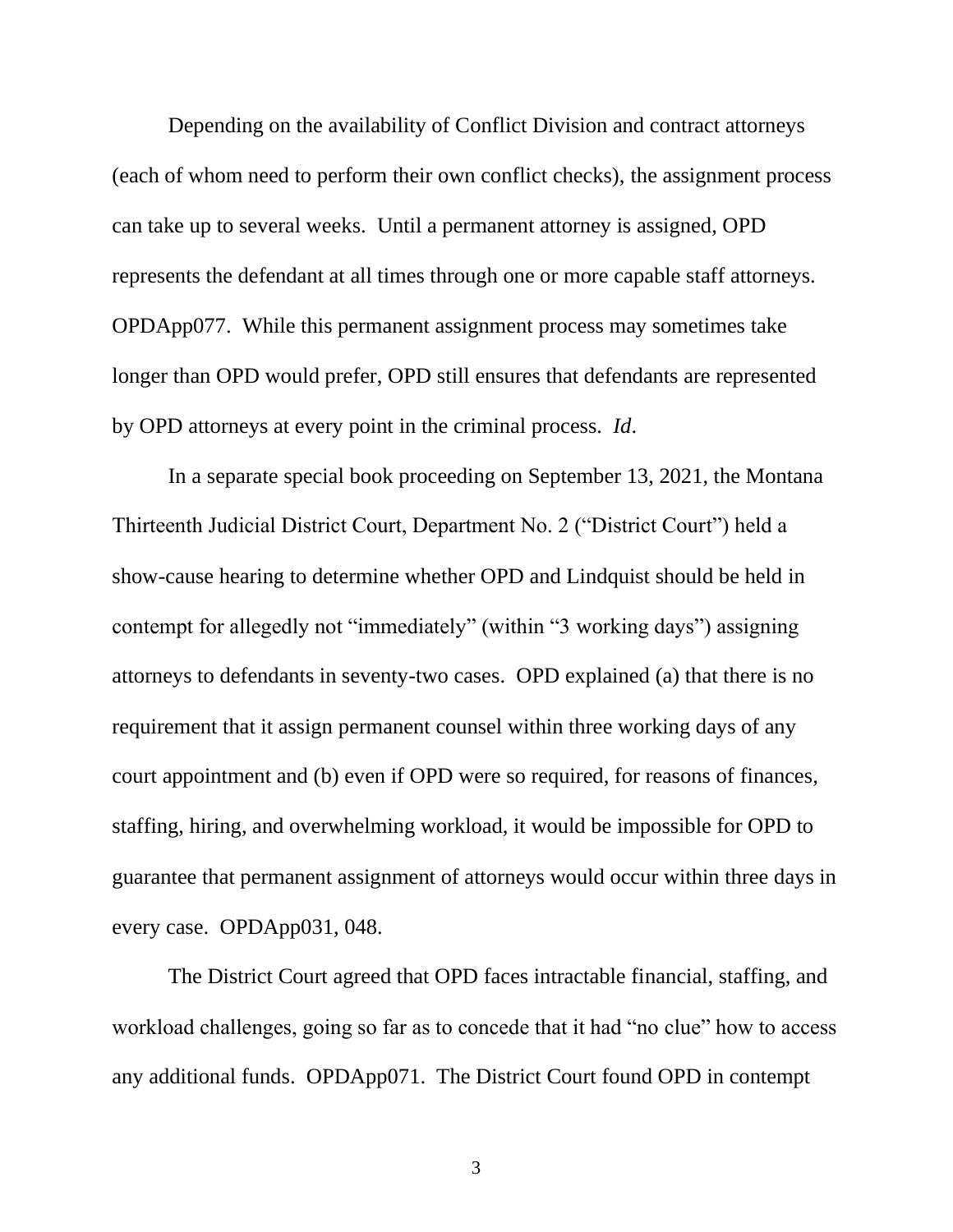nevertheless and ordered OPD to assign permanent attorneys within three days of OPD's appointment, which OPD already explained it simply did not have the capacity to do. The District Court further ordered OPD to pay a \$15,500 fine to Yellowstone County. OPD paid the fine, further depleting its limited resources.

OPD, of course, could not comply with the September 15, 2021, contempt order, as none of the barriers it demonstrated to the District Court had been removed. On November 15, 2021, the District Court ordered Lindquist to show cause why she should not be held in contempt for "disobeying" the September 15, 2021, order. OPDApp078-079. OPD explained, *inter alia*, that it had not "disobeyed" the District Court; rather, OPD had immediately assigned attorneys by providing counsel at all stages of the criminal process. OPDApp083-085. The District Court rejected OPD's timely assignment of counsel, classifying those assignments as "on-duty" counsel and instead insisting that only permanent counsel "to represent the defendant throughout the case" could satisfy § 47-1-104. OPDApp134-146. The District Court again found OPD in contempt and issued a fine of \$8,500. The District Court stayed that fine pending resolution of this petition. OPDApp155.

OPD requests that this Court accept its petition for certiorari and vacate the District Court's contempt order dated February 2, 2022.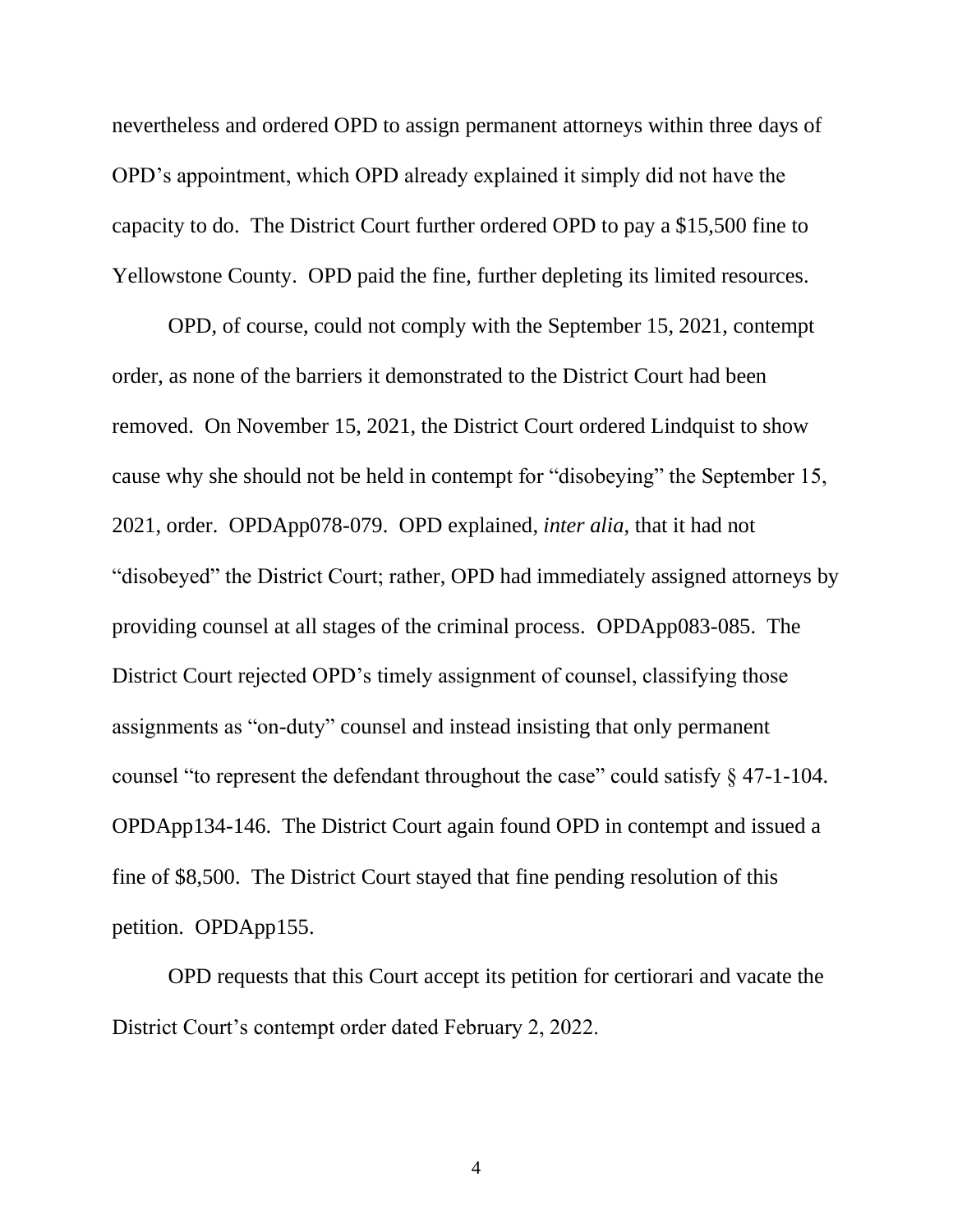#### **STANDARD OF REVIEW**

A writ of certiorari is proper where there is no appeal remedy in the ordinary course of law and where the district court has acted in excess of its jurisdiction. *White v. Corbett*, 101 Mont. 1, 52 P.2d 156, 157 (Mont. 1935). When reviewing contempt proceedings, the Supreme Court is generally limited to determining whether the district court acted within its jurisdiction. § 27-25-102(2), MCA; *Cross Guns v. Mont. 8th Jud. Dist. Ct*, 2017 MT 144, ¶ 8, 387 Mont. 525, 396 P.3d 133. Jurisdiction is interpreted broadly to include whether the district court acted within its authority under both substantiative law and governing procedural law based on the facts and substantial evidence. *Fouts v. Mont. 8th Jud. Dist. Ct.*, 2022 MT 9, ¶ 11, 407 Mont. 166, 502 P.3d 689; *Bugli v. Ravalli Cty.*, 2019 MT 154, ¶ 19, 396 Mont. 271, 444 P.3d 399.

In the alternative, an abuse of discretion by a district court in a contempt proceeding is reviewable when a writ of certiorari is improper. *Jones v. Mont. 19th Jud. Dist. Ct.*, 2001 MT 276, ¶¶ 2, 15, 307 Mont. 305, 37 P.3d 682. Abuse of discretion is found where the court acted arbitrarily, unlawfully or tyrannically. *State ex rel. Middleton v. Dist. Ct.*, 85 Mont. 215, 217, 278 P. 122, 123 (Mont. 1929).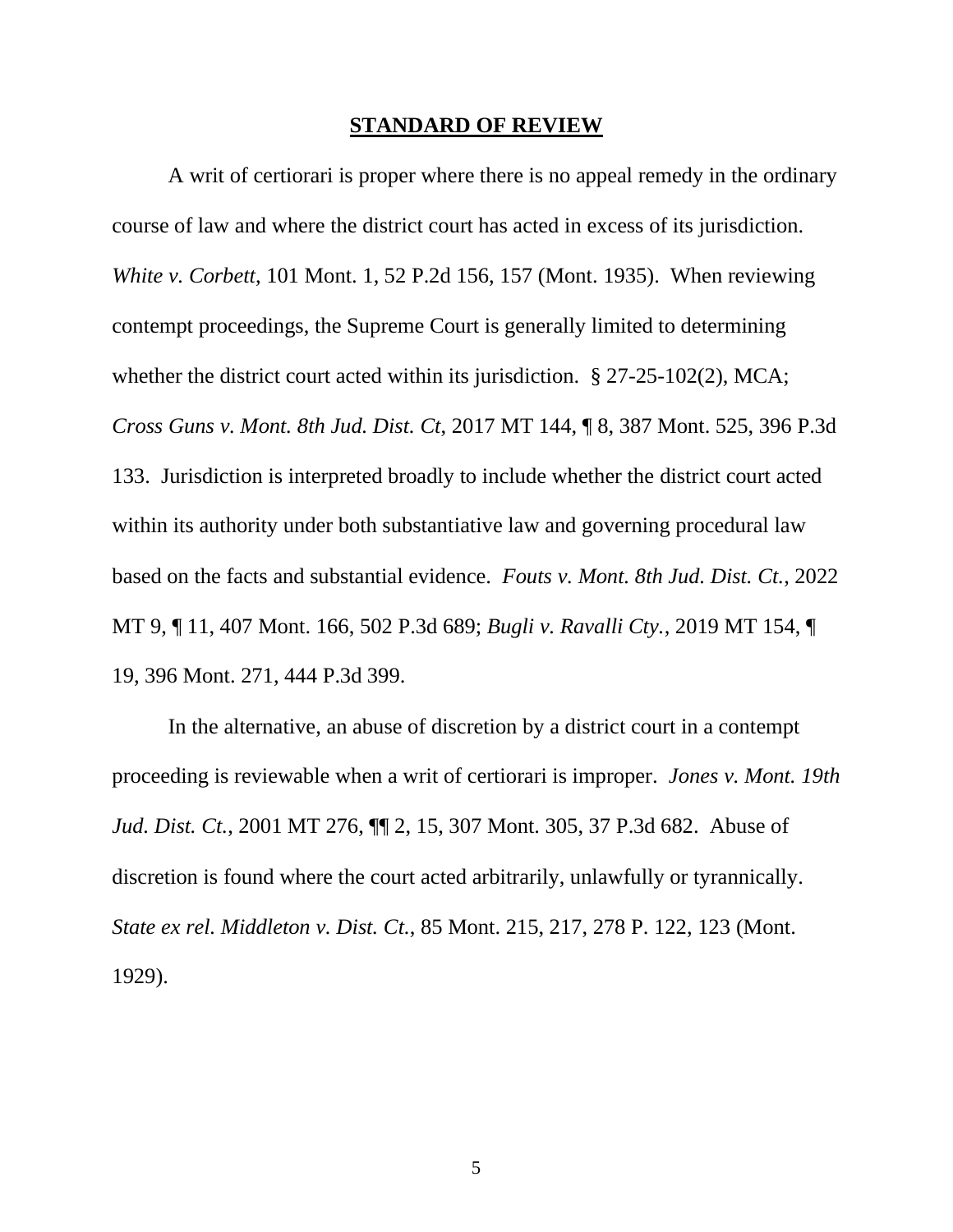#### **ARGUMENT**

The District Court exceeded its authority when it held OPD in contempt for failing to assign counsel within three days of OPD's appointment, as neither the District Court's three-day appointment timeline nor its distinction between "onduty" and "assigned" counsel have any foundation in the Act. It is undisputed that OPD ensured these defendants were represented throughout their cases, which is all that Montana law requires.

Next, the District Court exceeded its authority by holding OPD in contempt where the undisputed facts demonstrate that it was impossible for OPD to comply with the District Court's order.

### **1. The District Court misinterpreted and misapplied established law.**

This Court has "long recognized that assertions of error in contempt proceedings that are not subject to review within the limited scope of certiorari review are nonetheless subject to review on supervisory control for an abuse of discretion." *Fouts*, ¶ 12; *Middleton*, 85 Mont. at 217 (finding supervisory control appropriate in a contempt case when the trial court acted tyrannically and "acted…arbitrarily" or "unlawfully"). "An abuse of discretion occurs if an exercise of discretion is based on a clearly erroneous finding of fact, erroneous interpretation or application of law, or is otherwise arbitrary, or lacking in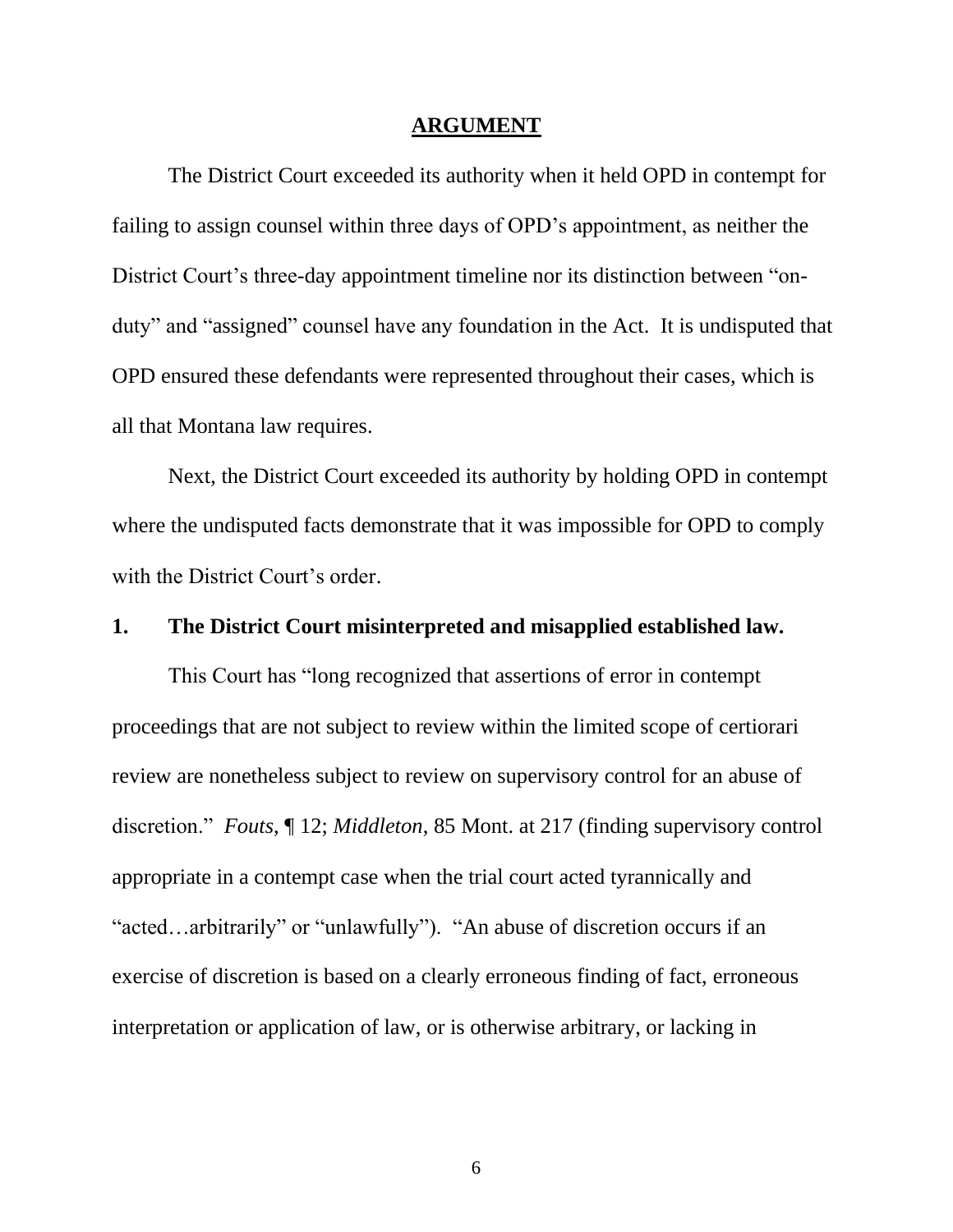conscientious judgment, beyond the bounds of reason resulting in substantial injustice." *Fouts*, ¶ 12 n. 13.

### **A. OPD is not required to assign counsel within three days.**

The District Court ordered OPD to assign counsel within three days of its appointment and then held OPD in contempt when it "disobeyed" the court's order. OPDApp139-141. The District Court grounded its order in § 47-1-104(3). Neither that statute nor any other requires an appointment within three days.

Section 47-1-104(3) provides in full:

When a court orders the assignment of a public defender, the appropriate office shall immediately assign a public defender qualified to provide the required services. The director shall establish protocols to ensure that the offices make appropriate assignments in a timely manner.

Though a court initially appoints OPD to a particular defendant, it is the director's responsibility to establish protocols to ensure appropriate attorney assignments. *Id*.

The District Court concedes that § 47-1-104(3) "does not, as OPD points out, define the term 'immediate.'" OPDApp141. The District Court instituted the three-day requirement based on its conclusion that three days was a "reasonable" interpretation of the word "immediate." OPDApp140-141. Likely in recognition of the fact that this three-day standard appears nowhere in the Act, the court insisted that it "did not, as the OPD now claims, manufacture the three working day requirement out of thin air." OPDApp140. Rather, the court located that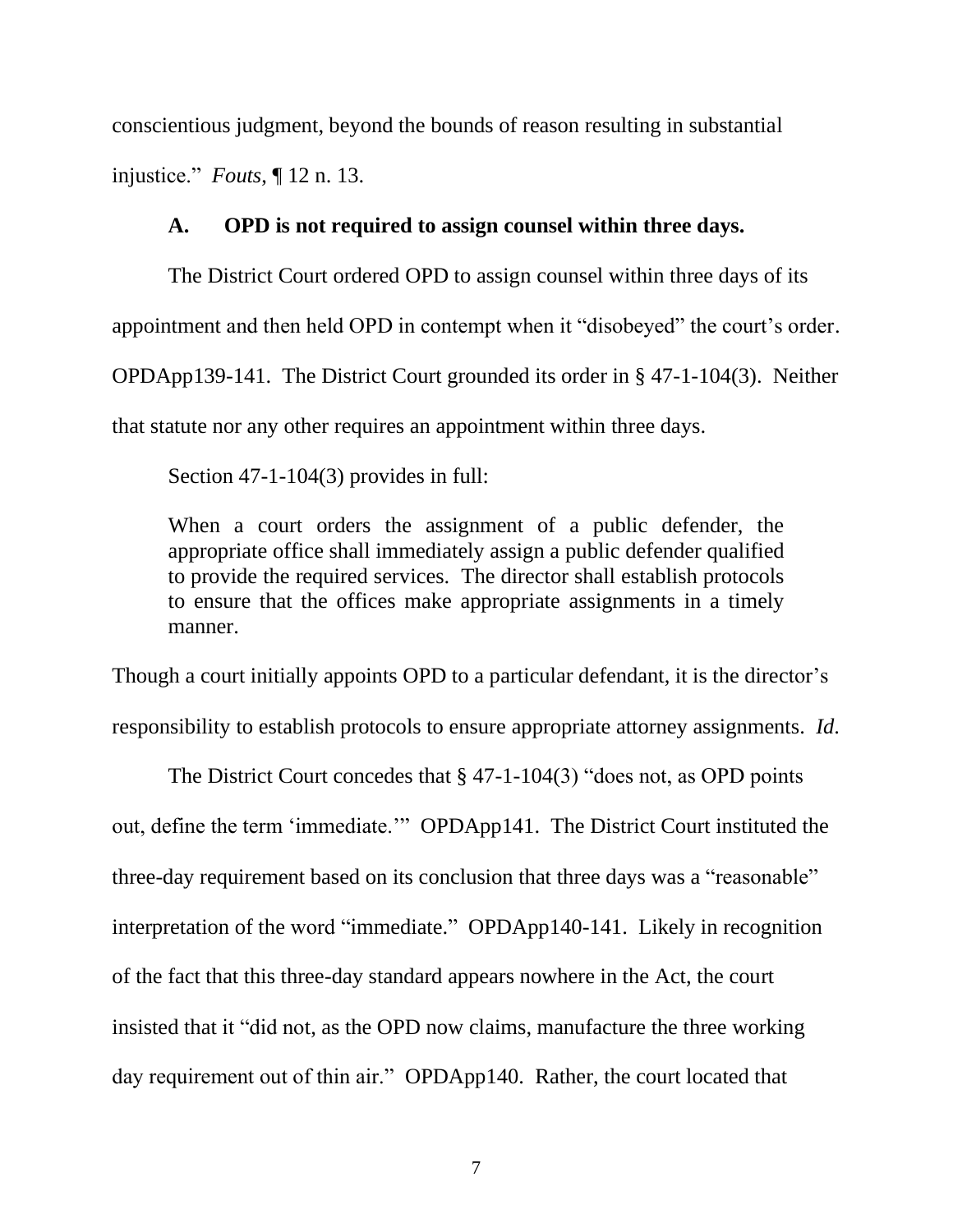"requirement" in OPD's **operational goals**, explaining that "OPD acknowledges that its operational goal is to assign counsel within three days of being ordered to do so." OPDApp140.

It should go without saying that OPD's internal "operational goals" have no legal effect and cannot be weaponized to impose a non-existent legal requirement on OPD as a predicate for contempt. [2](#page-11-0) The Montana Public Defender Commission Practice Standards ("MPDCPS") provide that it is a **goal** to provide incarcerated indigent defendants attorneys within three days. MPDCPS, Sec. III-2.<sup>[3](#page-11-1)</sup> But the standard also provides that "**[t]his standard does not create a duty of counsel** to provide indigent legal representation to a person beyond those duties imposed by statutes and case law." *Id*. (emphasis added).

"In the construction of a statute, the office of the judge is simply to ascertain and declare what is in terms or in substance contained therein, not to insert what has been omitted or to omit what has been inserted." § 1-2-101, MCA. Section 47-1-104(3) grants the director sole authority to "establish protocols to ensure that the offices make appropriate assignments in a timely manner." Nothing in the Act suggests such assignments must be made within three working days, and the

<span id="page-11-0"></span><sup>&</sup>lt;sup>2</sup> The District Court did not specify its order as criminal or civil contempt, but the order bears characteristics of both. *See* § 3-1-501(3), MCA.

<span id="page-11-1"></span><sup>3</sup> https://publicdefender.mt.gov/Resources/OPD-Practice-Standards/Practice-Standards-Index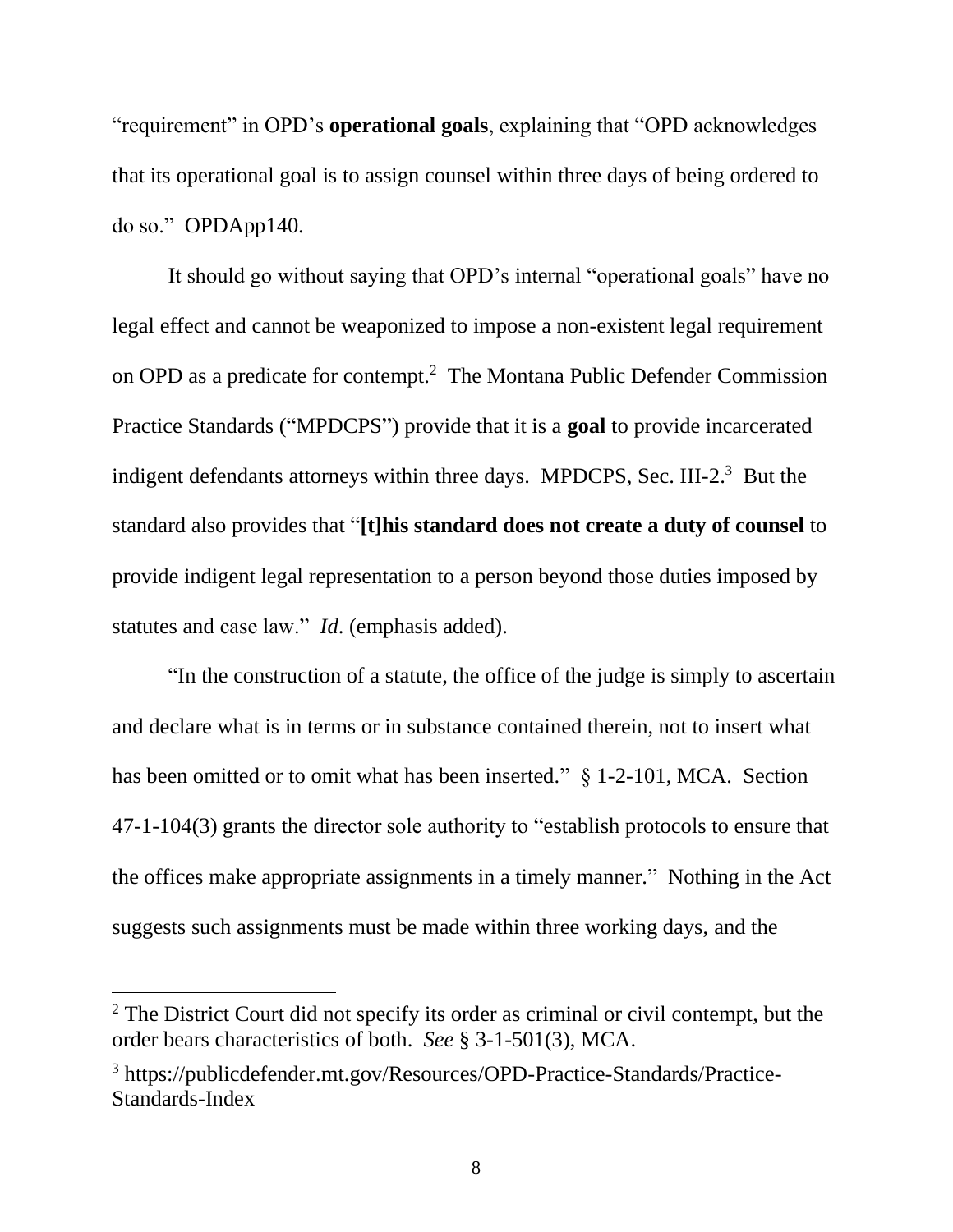District Court exceeded its authority under § 1-2-101 when it arbitrarily declared the undefined term "immediate" to mean "within three working days."

OPD strives to make assignments within three days, but that is not always possible. The District Court exceeded its authority when it pounced on OPD's operational goal and contorted it into a legal requirement with which OPD must comply or face serial fines. This Court should reverse.

## **B. There is no enforceable distinction between "on-duty" and "assigned" counsel.**

The purpose of the Act is to ensure "public defender services are delivered by qualified and competent counsel in a manner that is fair and consistent throughout the state[.]"  $\S$  47-1-102, MCA. As discussed above,  $\S$  47-1-104(3) permits a court to appoint OPD and then requires the director to "establish protocols to ensure that the offices make appropriate [attorney] assignments in a timely manner."<sup>[4](#page-12-0)</sup>

Despite this clear demarcation, the District Court arrogated to itself the power to direct how OPD assigns attorneys, relying on a distinction between "onduty" and "assigned" attorneys that appears nowhere in the Act and then ruling

<span id="page-12-0"></span><sup>&</sup>lt;sup>4</sup> While this Court has not defined "timely" in assigning counsel, other jurisdictions have held that timeliness of assignment of counsel depends on the proceeding being "fundamentally unfair." *See e.g. U.S. ex rel. Reid v. Richmond*, 295 F.2d 83, 88 (2nd Cir. 1961).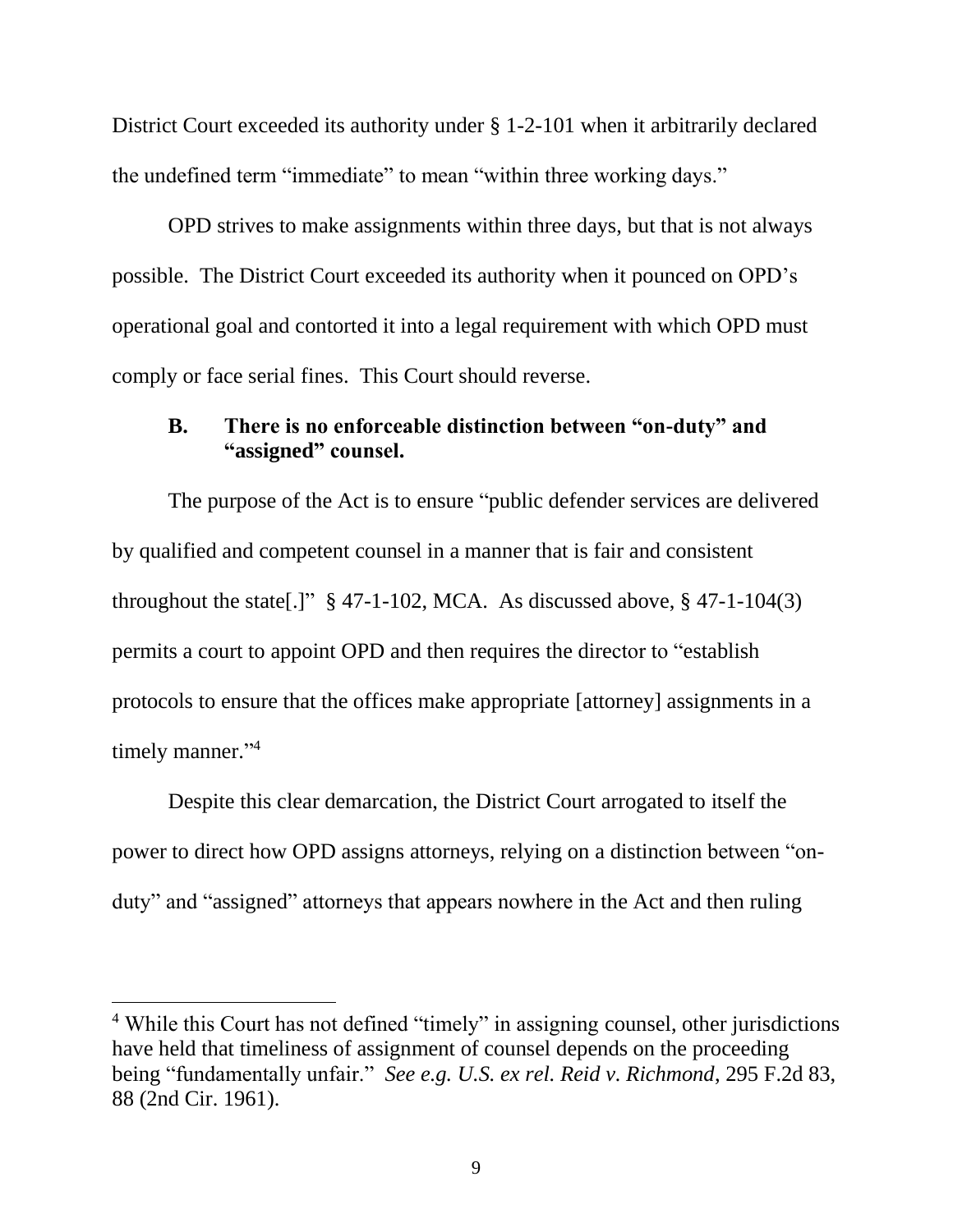based on that distinction that only attorneys assigned "to represent the defendant throughout the case" comply with the court's contempt order. OPDApp138-139.

The Act contains no language that would allow a court to infer a distinction between "on-duty" and "assigned" counsel, much less hold OPD in contempt for failing to abide by such a distinction. Instead, the District Court cited to *State v. Zlahn*, 2014 MT 22, ¶ 10, 376 Mont. 245, 332 P.3d 247, explaining that this Court "described OPD's counsel who represented all defendants who appeared on the Court's calendar that day for arraignment as the on-duty public defender." Ex. 5, 3 n. 1. First, *Zlahn* does not support the District Court's analysis because this Court explicitly held in *Zlahn* that OPD's delay in assigning permanent counsel "did not give rise to a manifest miscarriage of justice, leave unsettled the question of the fundamental fairness of the proceedings, or compromise the integrity of the judicial process." *Zlahn*, ¶ 20. Moreover, this Court's "description" of certain OPD attorneys as "on-duty" does not constitute a distinction with legal significance to OPD under § 47-1-104.

Though the District Court did not use this precise terminology, the effect of its order is to require OPD to employ a "vertical" rather than "horizontal" staffing model. A "vertical" staffing model describes one attorney handling an entire case; a horizontal staffing model occurs where, "during various stages of the proceedings leading up to his conviction, petitioner was represented by different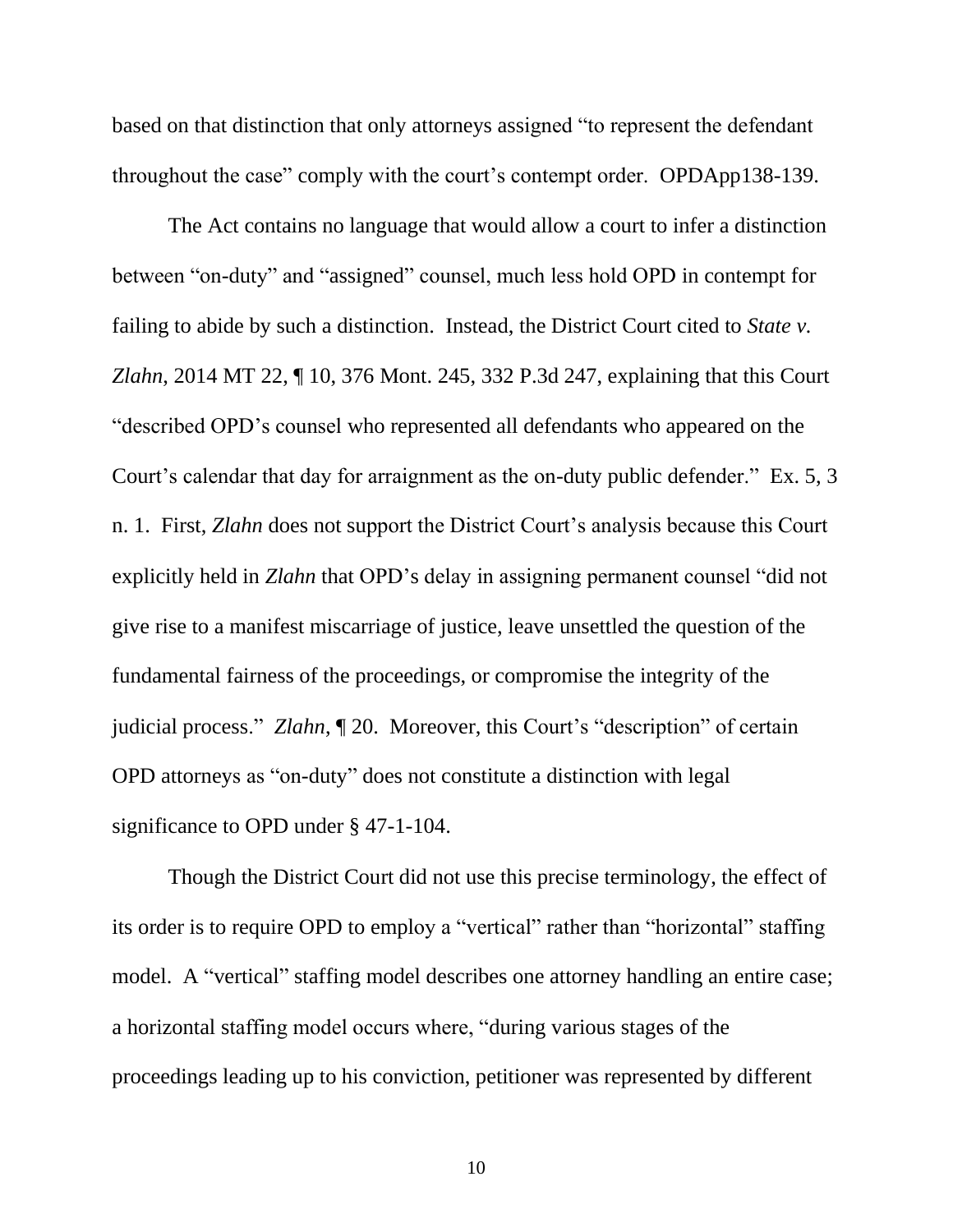attorneys from the public defender's office." *Greenfield v. Gunn*, 556 F.2d 935, 938 (9th Cir. 1977). A vertical model may well be more desirable, and OPD in fact strives for that model by way of its eventual assignment of a permanent attorney. Horizontal staffing models, however, are both legal and often necessary. As the Ninth Circuit has explained, "[t]his type of horizontal representation may at times be an inevitable result of workload and budget constraints imposed on a public defender's office." *Id*.

The Act explicitly grants the power to OPD's director to "establish protocols to ensure that the offices make appropriate assignments in a timely manner." § 47- 1-104(3). The director has done precisely that, ensuring OPD first attempts to assign cases to staff attorneys, then to the Conflict Division if necessary, and then to contract counsel if necessary. But this process often – and in the case of assignment to contract counsel, almost invariably – takes longer than three days and sometimes much longer. That does not make it illegal.

The District Court acknowledged that OPD has public defenders present at all stages of the criminal process. OPDApp136. Indeed, this is the purpose of appointing OPD in the first place. Specifically, an "appointment [e]nsures that all defendants will be represented by counsel at their initial appearance before a court." *Rios v. Justice Court*, 2006 MT 256, ¶ 6, 334 Mont. 111, 148 P.3d 602. The District Court reasoned that OPD is only appointed as counsel once the district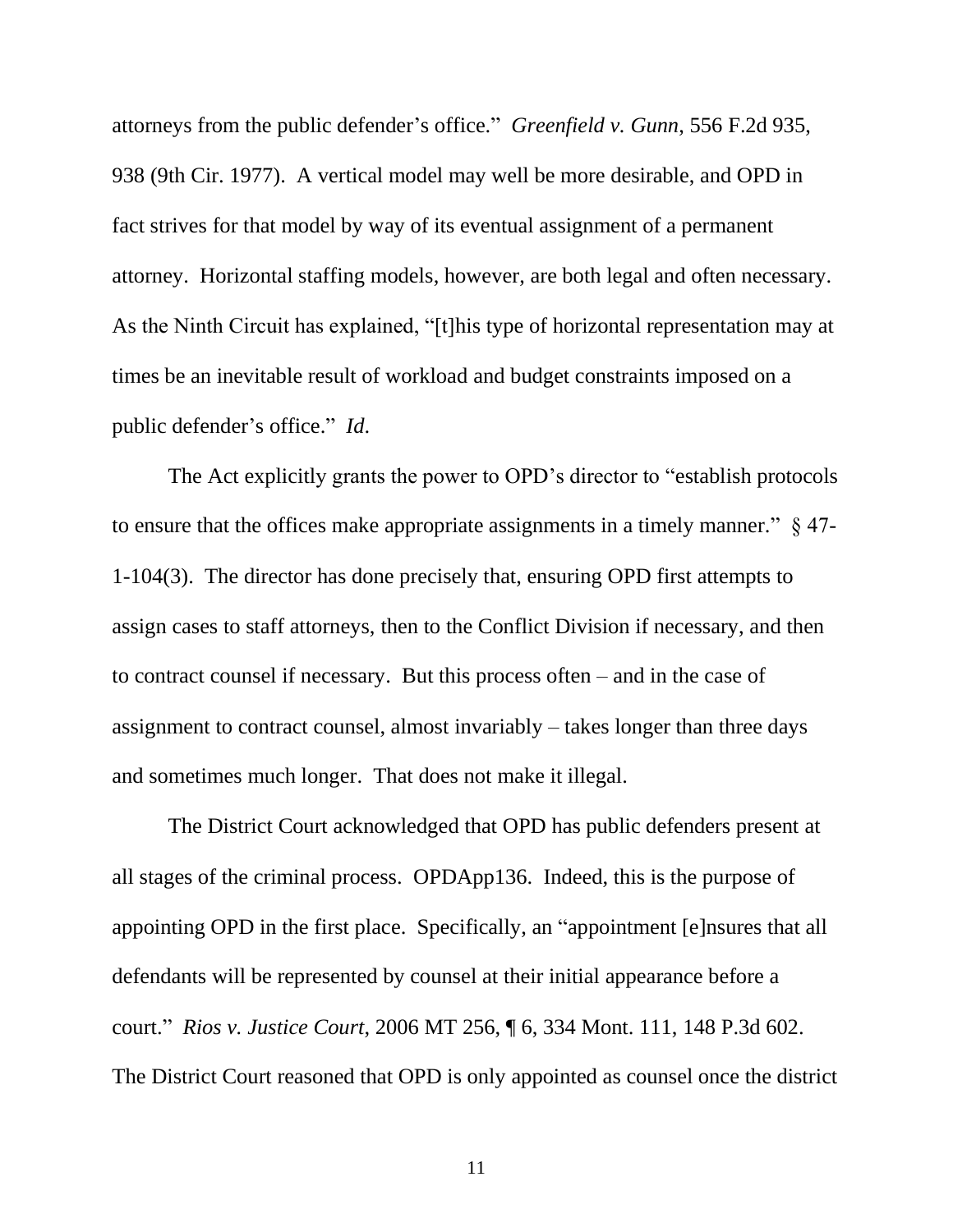court orders appointment under § 48-6-101(2). OPDApp136-137. Regardless of when assignment becomes necessary, however, it is undisputed that OPD provides attorneys at all relevant stages, even before appointment is noted by the court. The full benefit of public defender services has thus been provided.

The District Court exceeded its authority when it enshrined into its contempt order this Court's description of certain OPD attorneys as "on-duty" and then held further that such "on-duty" attorneys do not satisfy OPD's obligation to assign attorneys to defendants, even though the District Court conceded that the defendants were never without representation. This Court should reverse.

### **2. The District Court exceeded its authority when it held OPD in contempt for "disobeying" an order with which OPD could not comply.**

The District Court's contempt order lacks foundation in law and should be reversed. Even assuming *arguendo* that the order was proper in the first instance, this Court should order that the District Court exceeded its authority when OPD presented undisputed evidence that it could not comply with the order.

OPD faces extraordinary hurdles in its pursuit to provide legal services to its clients. In addition to routine conflict management, OPD lacks adequate funding and staff to assign an attorney to every client within a few days of its appointment. Specifically, the Billings OPD has eight full-time vacancies in its office. OPDApp006-007, 076. OPD's funding is inadequate to raise salaries to a level that would attract additional attorneys to these open positions and to retain current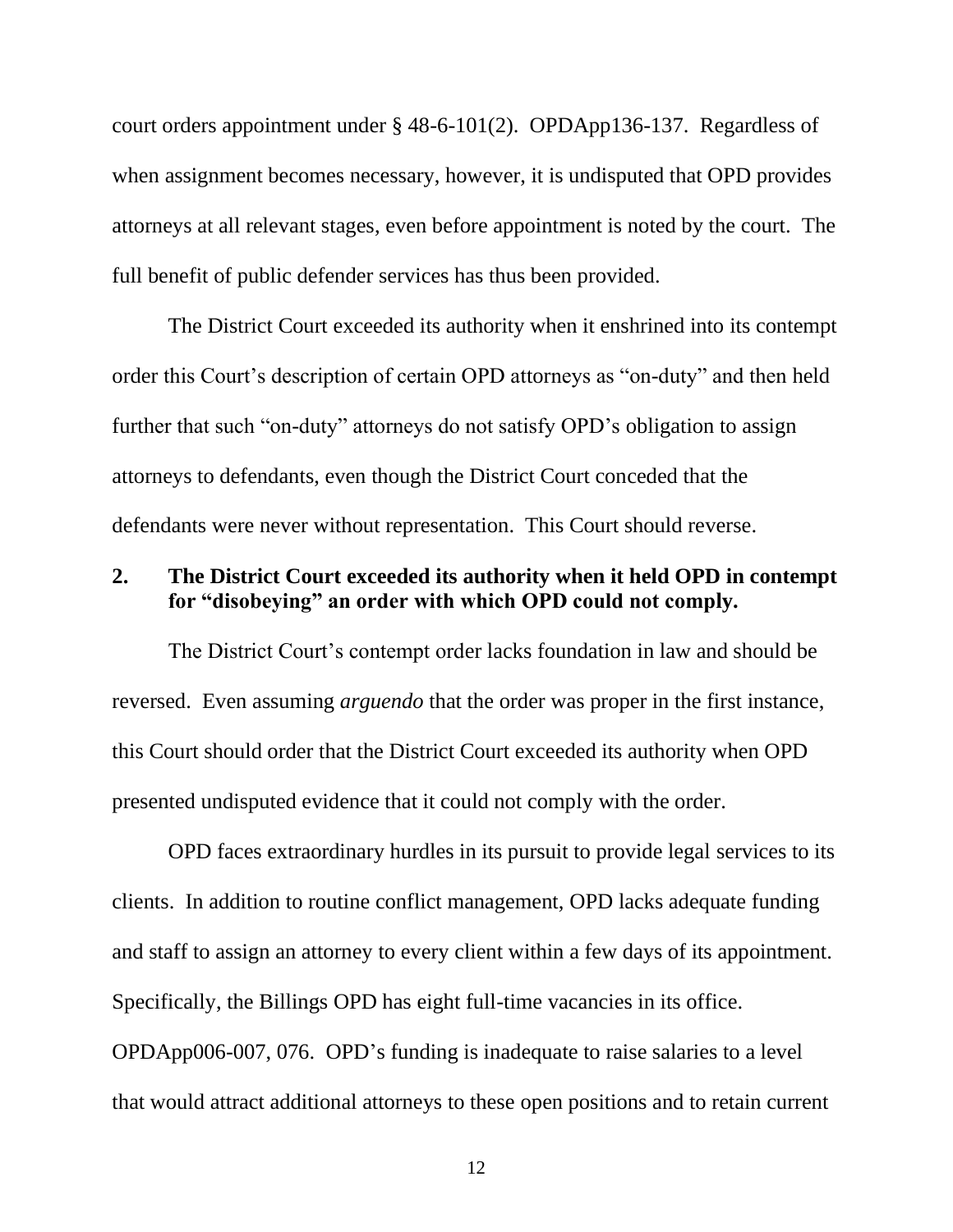staff. Indeed, OPD attorneys are some of the lowest paid attorneys in the state, making, on average, \$13,622 less than even other executive-agency attorneys. OPDApp192-194.

The attorneys currently employed by OPD – including Conflict Division and contract counsel – are severely overburdened. *Id*. 19.7% of staff attorneys exceed expected full-time work hours in a year. *Id*., 20. OPD also experiences annual attorney turnover rates of 23.9% (around 8% higher than other state agencies). *Id*., 22. An internal audit found that excessive caseloads at OPD are a primary reason attorneys resign. These excessive caseloads negatively affect OPD's ability to recruit new attorneys. OPDApp187-188.

Retention problems do not stop with staff attorneys. At the time of the District Court's contempt order on November 15, 2021, OPD was only able to pay contract counsel \$56/hour, far below the market rate for Billings attorneys. OPDApp194-195. This rate has actually been **decreased** in recent years from \$62/hour. *Id*. Because of this paltry rate, OPD cannot hire the number of contract attorneys necessary to relieve the backlog of pending cases and instead must "beg" contract attorneys to take cases. OPDApp188.

Contempt is neither a remedy nor a proper sanction for circumstances acknowledged by the court to lay beyond the power of the OPD alone to alter. *Kismet Acquisition, LLC v. Diaz-Barba (In re Icenhower)*, 755 F.3d 1130, 1139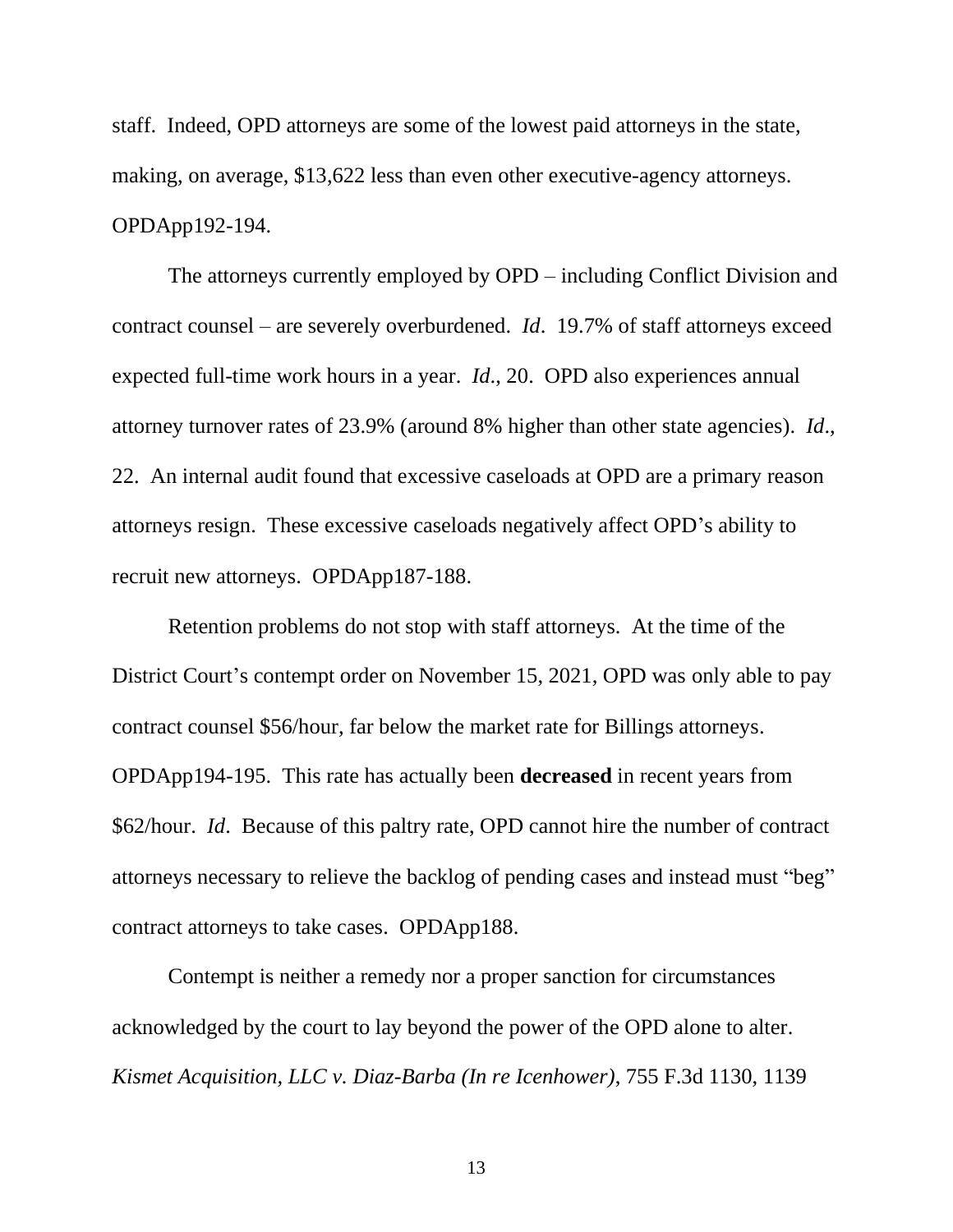(9th Cir. 2014). The District Court rejected this truth, however, stating, "[t]hese constitutional guarantees and statutory mandates are not contingent upon the OPD's success in securing an adequate budget or upon the OPD's decision on how to allocate its existing funds." OPDApp136. While constitutional rights are not contingent on OPD's budget, OPD's capacity to comply with the court's contempt orders is.

This Court has already addressed situations where a defendant was held in contempt despite the inability to abide by a contempt order. In *McLean v. District Court*, 37 Mont. 485, 486, 97 P. 841, 841 (Mont. 1908), this Court ruled in response to a contempt order that the "inability to render obedience to such an order is a good defense to a charge of contempt for its violation, unless it appears that the person charged has voluntarily and contumaciously brought the disability upon himself."Put another way, "[i]t seems hardly consonant with reason or law to punish a man for not doing that which he has not the ability to do." *Nixon v. Nixon*, 15 Mont. 6, 8, 37 P. 839, 840 (Mont. 1894).

*Fouts* provides more recent precedent. There, a district court ordered the Montana Department of Public Health and Human Services ("MDPHHS") to take custody of a criminal defendant. *Id*., ¶ 2. MDPHHS advised the court that it did not have bed space for the defendant and could not accept custody of her. *Id*. The court then held a show-cause hearing and found MDPHHS in contempt. *Id*., ¶ 3.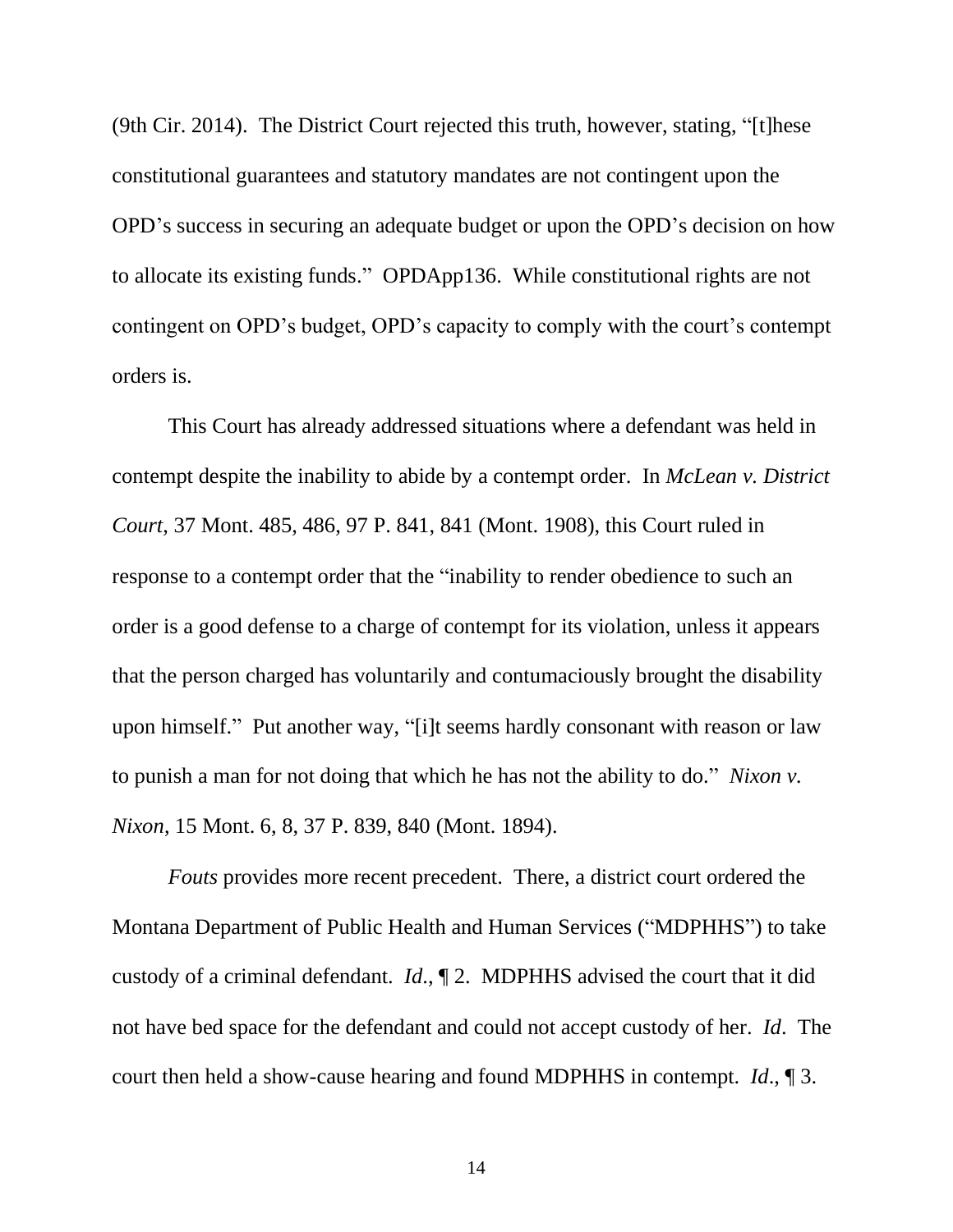MDPHHS submitted unsworn facts regarding the reasons it could not admit the defendant, including finite resources. *Id*. Even though these facts were unsworn, the trial court did not dispute them in its findings of fact. *Id*.

Although it acknowledged that MDPHHS's unsworn testimony did not constitute evidence, this Court held "[n]onetheless, a court still may not impose a coercive civil sanction unless the subject act is in the power of the contemnor to perform." *Id*., ¶ 15 (quotations omitted). Because there was no competent evidence bearing in either direction – i.e., "whether MDPHHS was able or unable to comply with the subject orders" – the contempt order was improper "whether viewed as an act beyond the court's authority without substantial evidence for purposes of certiorari review, or an abuse of discretion within the court's authority for purposes of supervisory control." *Id*.

This Court's reasoning in *Fouts* applies with even greater force here, where OPD submitted sworn and entirely unrefuted testimony that it could not comply with the District Court's order to assign permanent counsel within three working days in every case. The District Court does not dispute that OPD lacked the ability to comply with the contempt order. OPDApp135-136. Yet the court conflated constitutional rights of criminal defendants with OPD's ability to comply with the court's contempt order to immediately assign attorneys in all cases. *See id*.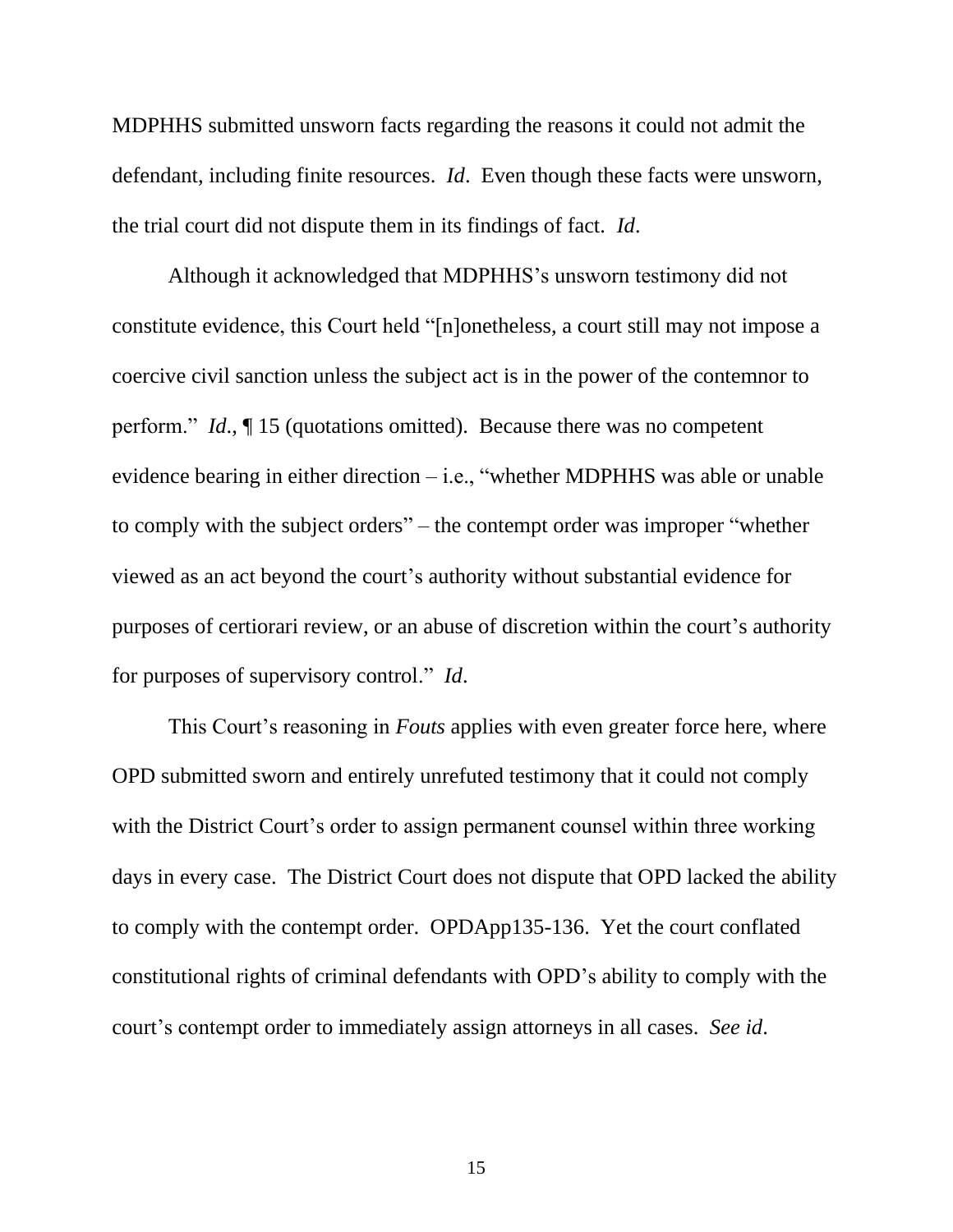OPD shares the District Court's commitment to the constitutional rights of Montana defendants, but that does not change the undisputed reality that OPD does not have the resources necessary to comply with the contempt order, to say nothing of the frequent situations where conflicts (rather than a lack of resources) require OPD to engage in the often lengthy process of locating suitable contract counsel. Furthermore, fining OPD for "disobeying" the order becomes a "Catch-22" absurdity when a lack of funding is the primary reason OPD could not comply with the order.

Contempt is not appropriate where the contemnor lacked the ability to comply with the order in the first instance. The District Court exceeded its jurisdiction when it held OPD in contempt for failing to follow an order the court knew OPD could not follow.

### **3. Law of the case has no application here.**

The District Court cited "law of the case" as the basis for its assertion that OPD cannot challenge the basic legality of the contempt order. OPDApp139. This reasoning is wrong. The court's two contempt orders pertained to completely different criminal cases, with different case histories, different defendants, and different procedural paths. There is no "law of the case" respecting the seventeen defendants affected by the most recent order, and there could not be because, until the December 20, 2021, hearing, OPD had not addressed these cases and had not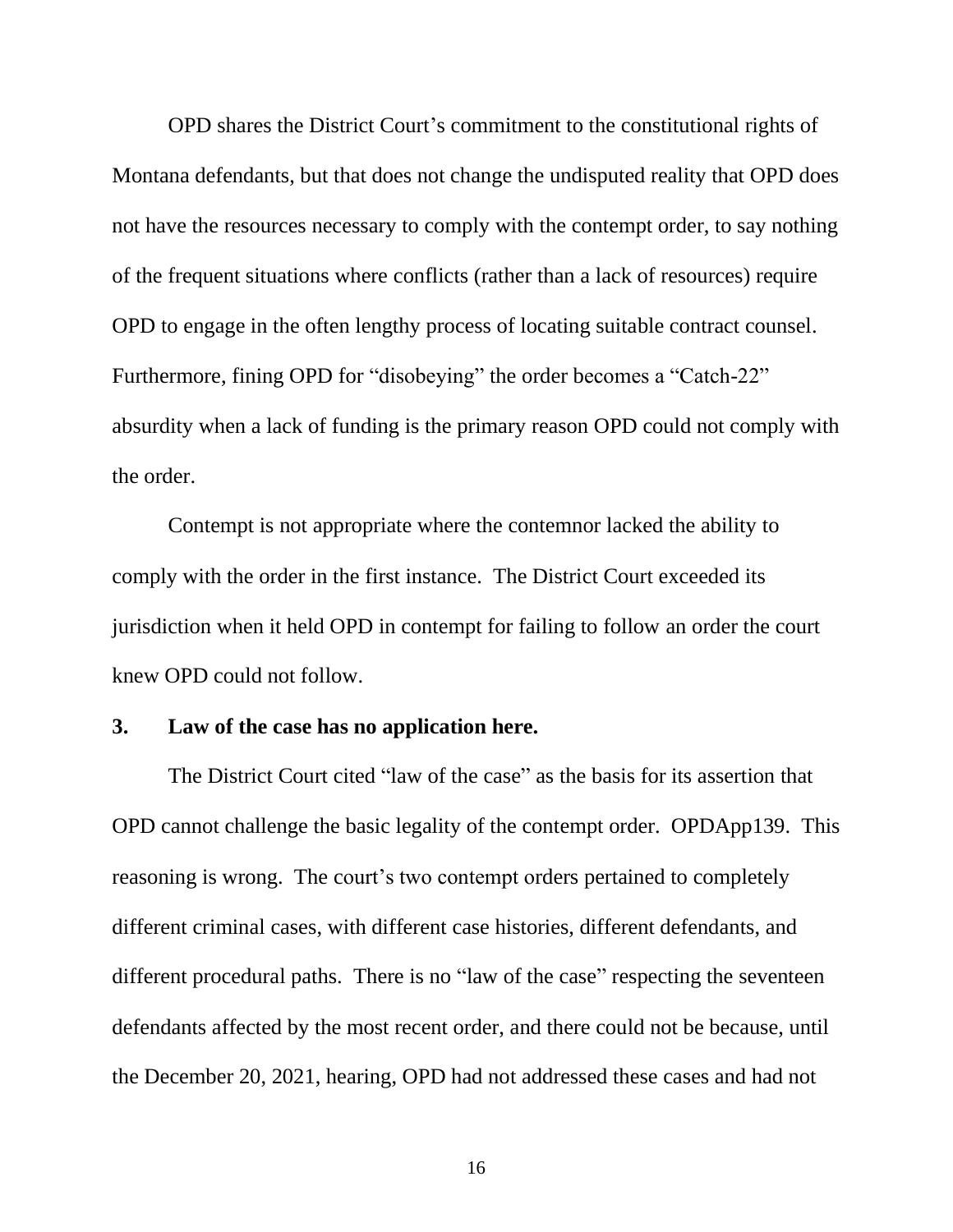had the opportunity to show cause why it should not be held in contempt. OPD made that showing on December 20, 2021, establishing beyond doubt that it had discharged its statutory obligations to assign counsel "immediately" in all cases. Furthermore, law of the case has been rejected by this Court in similar circumstances. *See State v. Spady*, 2015 MT 218, 380 Mont. 179, 354 P.3d 590.

Although inapplicable, the District Court's "law of the case" argument is nonetheless important as a clear demonstration of the court's abuse of its contempt power. By imposing a "law of the case" in its second order, the court demonstrates that it does not matter what proof OPD presents. Rather, the court is set on the course it established in its first contempt order of serially holding OPD in contempt and thereby imposing the functional equivalent of a per diem penalty on OPD until OPD either complies with the court's arbitrary interpretation of 47-1-104(3) (which OPD indisputably cannot do) or runs out of funds to pay the serial fines. *Fouts*, ¶ 16.

### **CONCLUSION**

The District Court's February 2, 2022, contempt order should be reversed for several reasons as set forth above. The order contravenes Montana law in multiple respects; OPD would not have the ability to comply with it even if it were legal; and OPD has ensured that defendants to whom it has been appointed are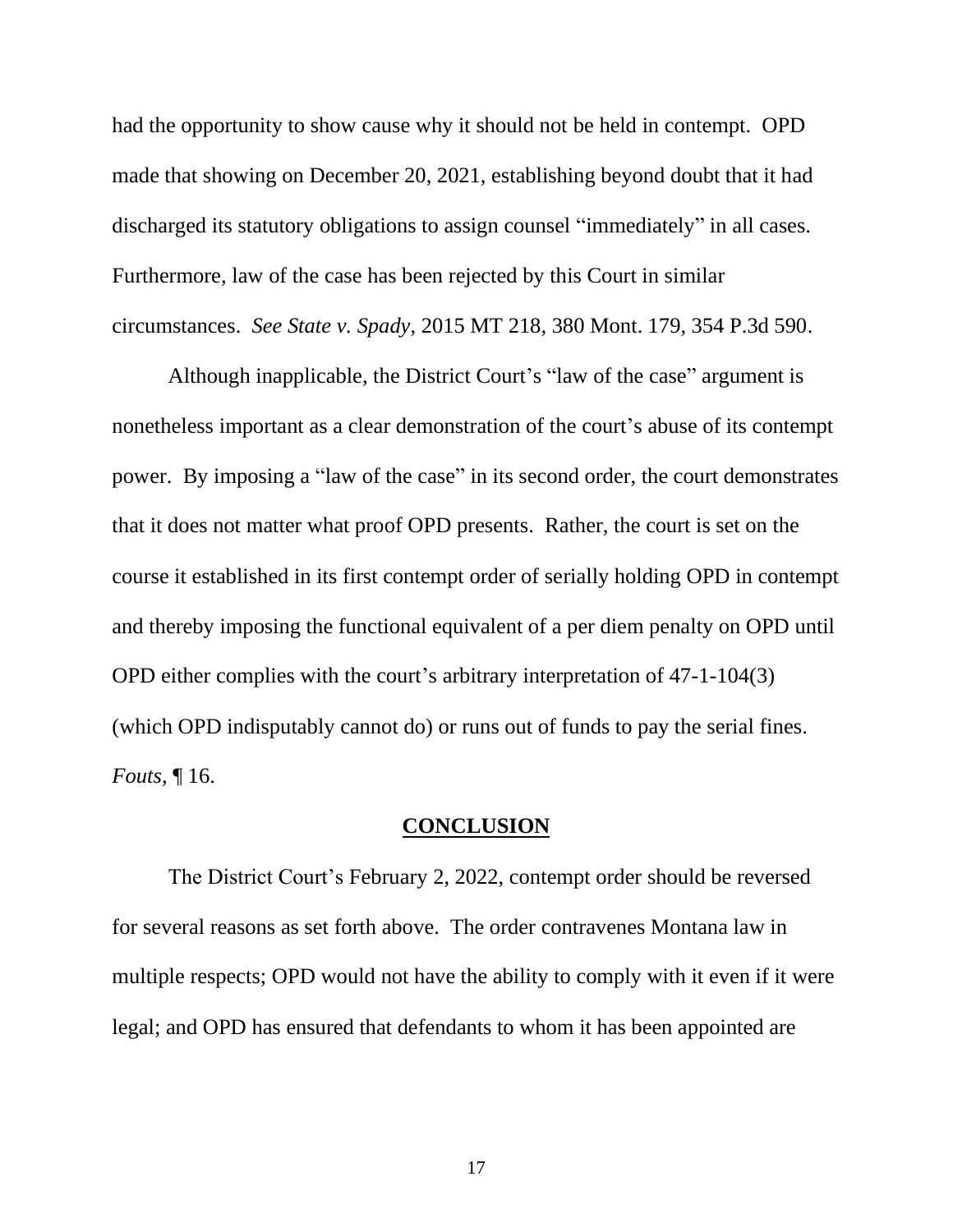represented by counsel at all times. The District Court acted arbitrarily and in disregard of clear Montana law when it found to the contrary.

Respectfully submitted on March 18, 2022,

# CROWLEY FLECK PLLP

By: /s/ Peter F. Habein Peter F. Habein John W. (Justin) Harkins IV P. O. Box 2529 Billings, MT 59103-2529

> *Attorneys for Rhonda Lindquist and Office of State Public Defender*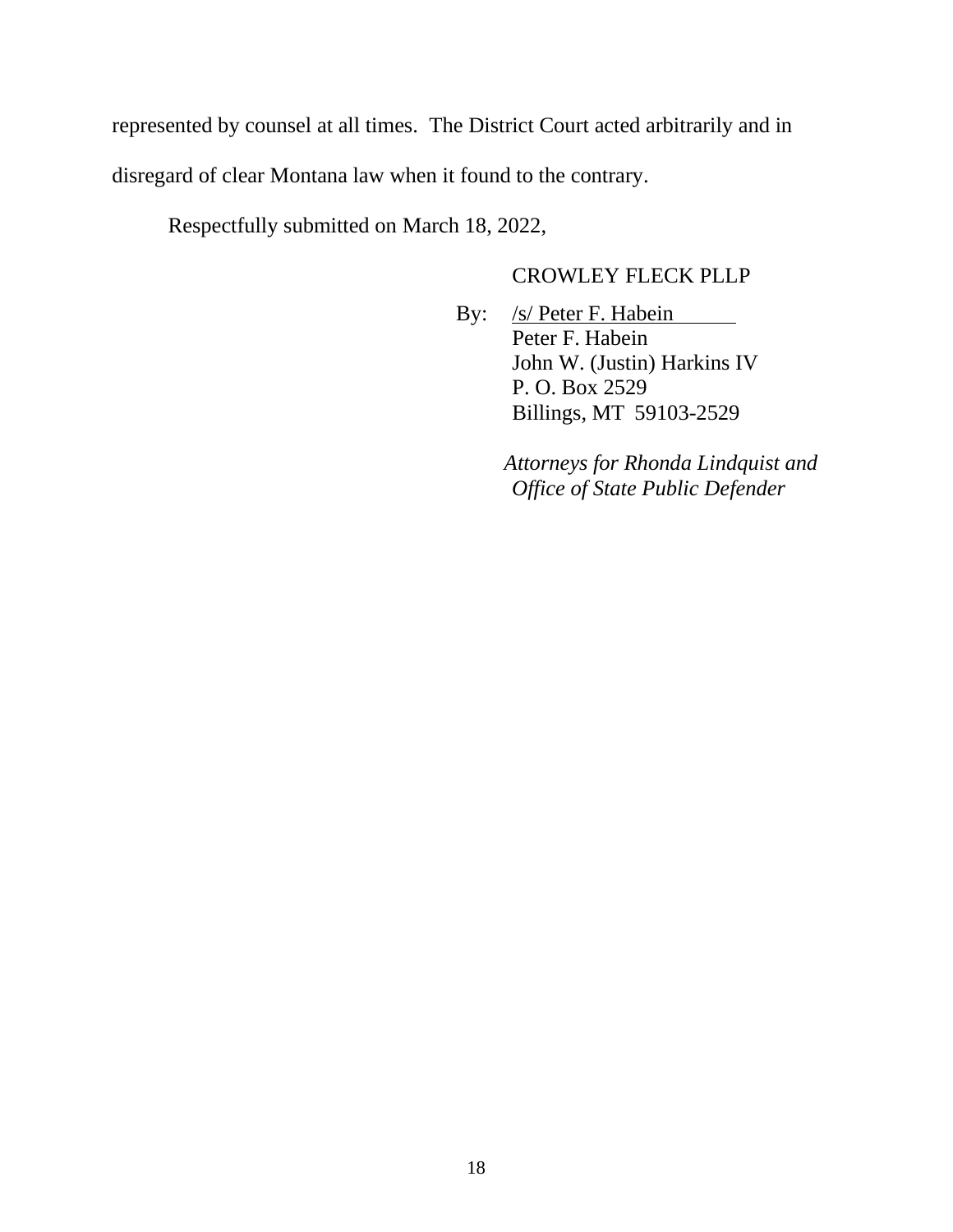# **CERTIFICATE OF COMPLIANCE**

I certify that this response is printed with proportionally spaced Times New Roman typeface of 14 points; is double-spaced except footnotes and block quotes; and contains 3,899 words or fewer excepting captions, signatures, tables, and certificates.

> By: /s/ Peter F. Habein Peter F. Habein